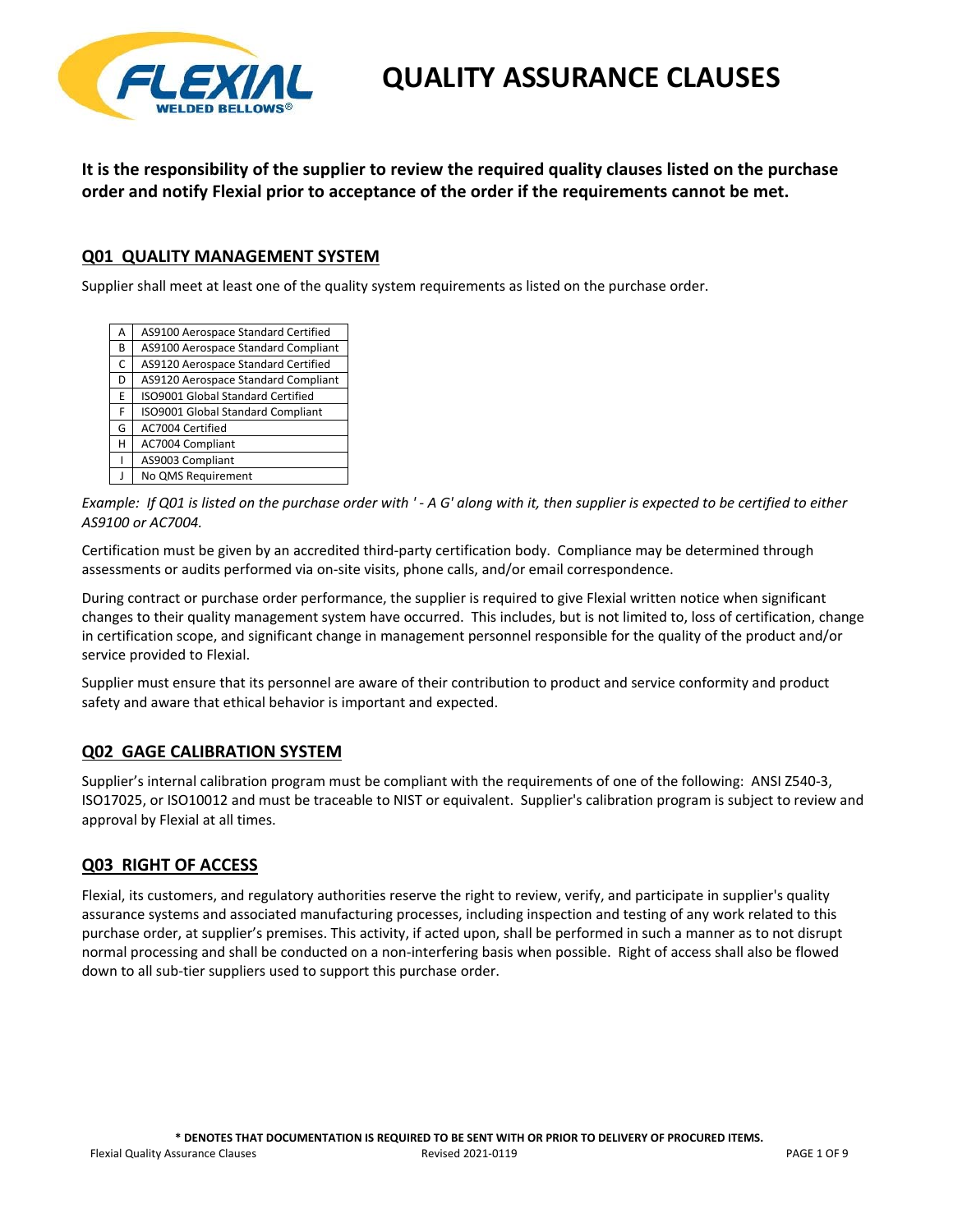

## **Q04\* CERTIFICATE OF CONFORMANCE**

Supplier shall submit with each shipment a Certificate of Conformance that shall be dated, bear the signature and title of supplier's authorizing quality representative, and contains the following information at a minimum: 1) PO number, 2) part number, description and revision, 3) quantity being certified, 4) a positive statement of conformance, 5) manufacturer's / supplier's name, 6) serial numbers or lot numbers with lot date code, where applicable, and 7) the specification and revision being certified against.

For special processes (i.e. NDT, plating, welding, heat treat, etc.), supplier shall provide certification that they utilized qualified procedures, personnel and equipment to perform the special process in accordance with the applicable special process specification.

#### **Q05 NADCAP SPECIAL PROCESSES**

Supplier shall have Nadcap certification for the special processes for which they are performing in conjunction with the purchase order.

## **Q06\* MATERIAL CERTIFICATIONS**

Supplier shall include with each shipment the raw material manufacturer's test report (e.g. mill report) that states that the lot of material furnished has been tested, inspected, and found to be in compliance with the applicable material specifications. The test report will list the specifications, including revision numbers or letters, to which the material has been tested and/or inspected and the identification of the material lot to which it applies.

When the material furnished or used to fabricate products is one of the types below, the certified material test report shall include the following information and data:

A) METALLIC MATERIAL ‐ The material certification shall include data that shows the actual test results obtained from the lot or heat of material versus the values required by the applicable material specification for chemical composition and physical properties.

B) NON‐METALLIC MATERIALS ‐ The material certification shall show the specification and revision to which the material conforms, the lot/batch number (if applicable), the date manufactured, and any other technical data (material test results, composition, chemical or physical properties, etc.) as required by the applicable material specification and/or purchase order.

When supplier converts material produced by a raw material manufacturer, supplier shall submit all pre and post conversion chemical and physical test reports. All certifications shall be in the English language and legible. Flexial prefers to receive the material certifications via email (quality@flexial.com) prior to the receipt of the shipment. If hard copies are sent with the shipment instead, they should be adequately stored to prevent damage and be able to be scanned without losing legibility.

#### **Q07\* TEST REPORTS**

Supplier shall furnish, with each shipment, test reports referencing purchase order number, supplier's name and address and/or independent laboratory's name and address, Flexial part number and revision, part name, serial number (if applicable), test date, and lot number/date code (if not serialized) for all parts being shipped. The reports shall be validated by an authorized supplier's representative. If sample numbers, serial numbers, or lot control numbers are supplied by the Flexial on Flexial‐supplied parts, these traceability numbers must be maintained throughout all processing steps, be referenced on any and all inspection and test reports, and be maintained until the parts are returned to Flexial.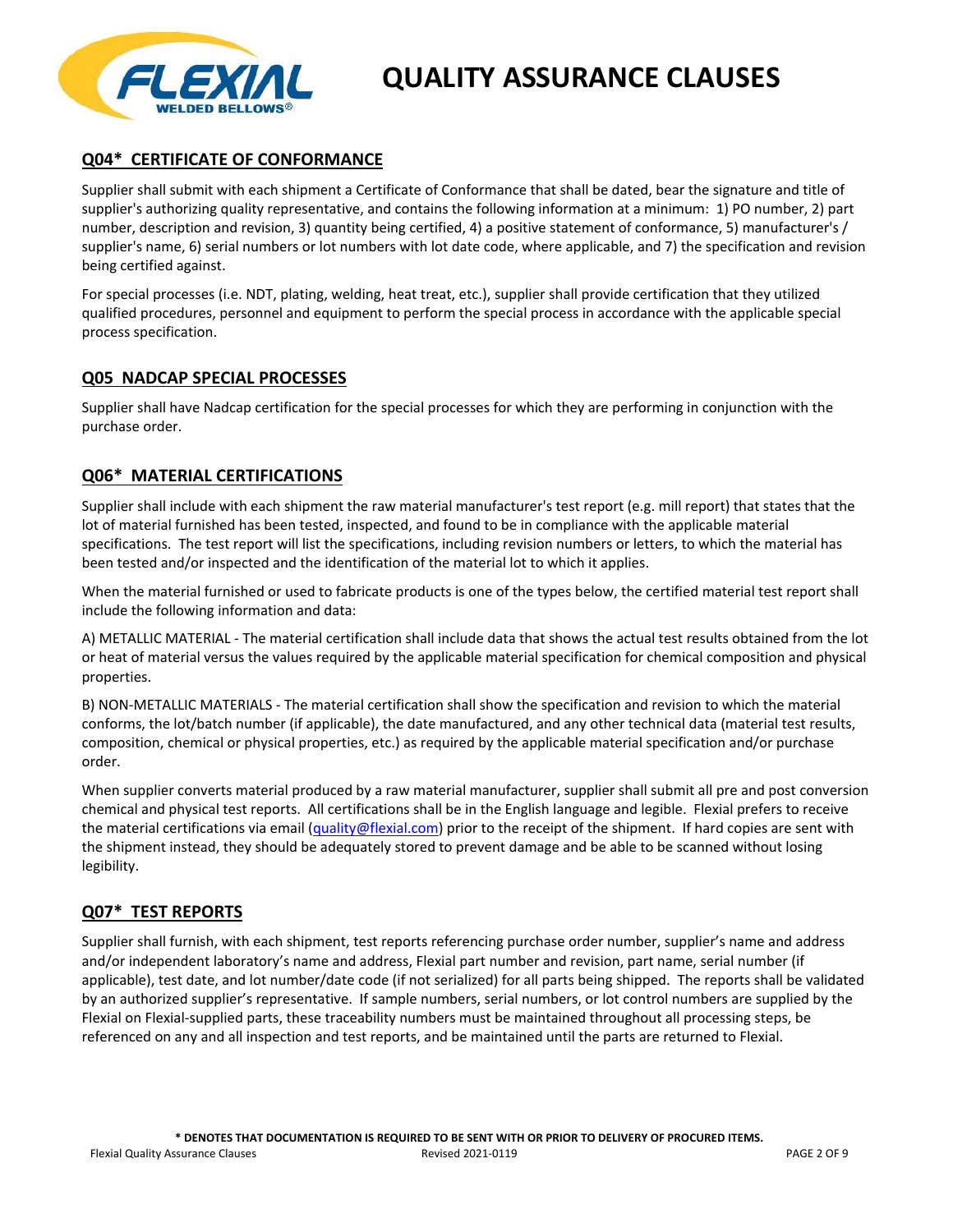

## **Q08\* INSPECTION REQUIRED (SAMPLING PROHIBITED)**

Supplier shall include a dimensional inspection report with the shipment of this purchase order. The inspection report shall include all specifications identified on the PO deliverable's drawing, including notes but excluding basic and reference dimensions, and shall record the specification with tolerances, actual measured result, and measurement method with gage ID. Attribute data such as "PASS" or "ACCEPT" are not allowed unless checked by a controlled GO/NOGO type gage such as a thread plug gage. Flexial specifications QP158 and QP159 apply.

Supplier shall inspect each feature on each part (100% inspection), and data for each measurement must be included. In instances where a feature can only be measured through molding or destructive examination, permission must be granted by Flexial prior to shipment to allow sampling on that feature. Supplier may use Flexial form F4‐06E or their own equivalent form for the inspection report.

If sample numbers, serial numbers, or lot control numbers are supplied by Flexial on Flexial‐supplied parts, these traceability numbers must be maintained throughout all processing steps, be referenced on any and all inspection and test reports, and be maintained until the parts are returned to Flexial. Note: Completion of this requirement does not satisfy the requirement for clause Q10 when first article inspection (FAI) is required to be documented per SAE AS9102.

## **Q09\* INSPECTION REQUIRED (SAMPLING ALLOWED)**

Supplier shall include a dimensional inspection report with the shipment of this purchase order. The inspection report shall include all specifications identified on the PO deliverable drawing, including notes but excluding basic and reference dimensions, and shall record the specification with tolerances, actual measured result, and measurement method with gage ID. Attribute data such as "PASS" or "ACCEPT" are not allowed unless checked by a controlled GO/NOGO type gage such as a thread plug gage. Flexial specifications QP158 and QP159 apply.

Supplier shall inspect using a sample size determined by the ANSI Z1.4 inspection levels shown below with the sample acceptance number reduced to zero (C=0). Characteristics classified as critical, major, and minor shall have AQLs assigned per the following table:

|                  | Category A               | Category B               | Category C                |
|------------------|--------------------------|--------------------------|---------------------------|
| Critical         | 0 (100% inspection)      | 0 (100% inspection)      | 0 (100% inspection)       |
| Major            | 0.65                     | 2.5                      | 2.5                       |
| Minor            | 2.5                      | 4.0                      | 4.0                       |
| Inspection Level | General II / Type Normal | General II / Type Normal | Special S-4 / Type Normal |

The applicable category will be denoted next to the Q09 clause number on the purchase order.

Example: If Q09 is listed on the purchase order with ' - A' along with it, then supplier is expected to use the AQLs in the *column for category A.*

Unless critical and/or major characteristics have been identified on the drawing, all dimensions on the PO deliverable drawing shall be considered major. Critical characteristics are identified by the symbol  $\triangle$ . Major characteristics are identified by the symbol  $\hat{A}$ .

In instances where a feature can only be measured by destructive examination, permission must be granted by Flexial prior to shipment to allow a reduced inspection level on that feature. Supplier may use Flexial form F4‐06E or their own equivalent form for the inspection report.

If sampling inspection cannot be incorporated, all parts must be inspected 100%.

If sample numbers, serial numbers, or lot control numbers are supplied by Flexial on Flexial-supplied parts, these traceability numbers must be maintained throughout all processing steps, be referenced on any and all inspection and test reports, and be maintained until the parts are returned to Flexial. Note: Completion of this requirement does not satisfy the requirement for clause Q10 when first article inspection (FAI) is required to be documented per SAE AS9102.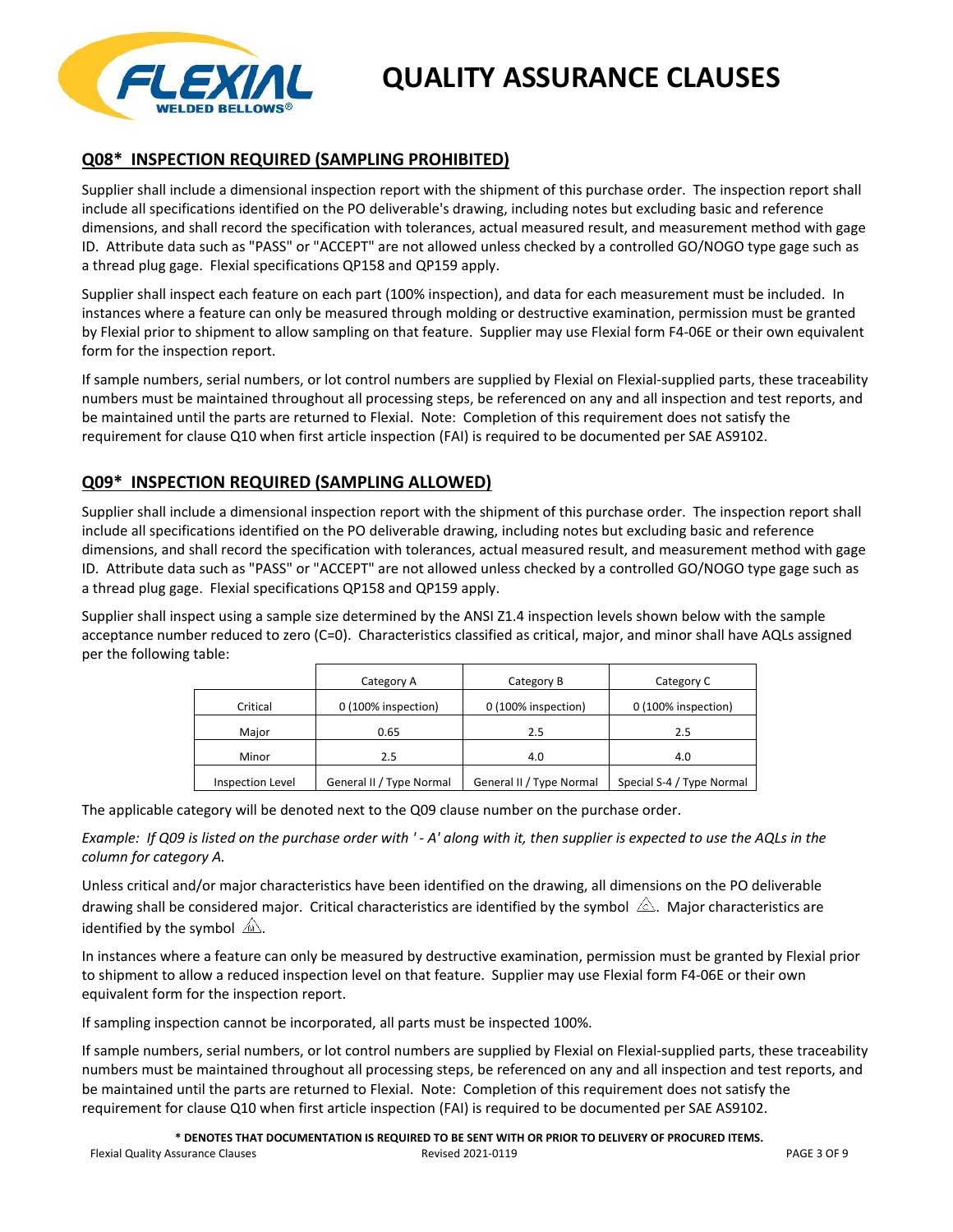

## **Q10\* FIRST ARTICLE INSPECTION REPORTS**

First Article Inspection (FAI) is required for parts or assemblies stated on this PO that are non‐COTS parts and assemblies when the following conditions apply:

- a) This order is the first to Flexial's facility for the part number(s).
- b) This order is the first to Flexial's facility after a revision change.
- c) There has been a break in supplier's production of this part of more than 24 months.

Delta FAIs are acceptable when the FAI is required for a revision change. A copy of the FAI report must accompany the first shipment of parts or assemblies that meet any of the above conditions. The FAI report must contain the SAE AS9102 forms 1 through 3, material certifications, special process certifications (if applicable), acceptance test report (if applicable), a bubbled drawing, photographs of any part marking (if applicable), and photographs of the equipment in its packaging.

The FAI requires that all features and notes on the design specification be inspected and verified prior to production. Actual measured values shall be recorded as opposed to "PASS" or "ACCEPT" unless feature is controlled by designed tooling such as a thread plug gage.

#### **Q11 NONCONFORMING PRODUCT / MATERIAL REVIEW AUTHORITY**

Supplier shall maintain a system for detection, identification, segregation and correction of nonconforming product. If nonconforming product is expected to be produced prior to manufacturing and the cause cannot be corrected, supplier shall request a deviation to the engineering drawings and/or specifications from Flexial. Requests for deviations must be submitted to Flexial on an F1408 Temporary Deviation Request form. Deviations do not impact supplier's performance rating. Deviations cannot be made to existing nonconforming product. Prior to shipment, supplier shall notify Flexial of any nonconforming product found during the manufacturing process. Unless nonconforming product was produced using Flexial supplied material, supplier is authorized to conduct material review and disposition nonconforming products that it has identified to not meet the Flexial provided drawings, listed specifications, purchase order requirements or other contractual obligations using only the following dispositions: a) rework to applicable requirements, b) scrap, or c) return to vendor (RTV) for rework or replacement. Nonconforming product produced using Flexial supplied material shall require Flexial's approval prior to scrap or RTV. Requests to use‐as‐is or repair must be submitted to Flexial on an F1409 Vendor Material Review Request (VMRR) form. VMRRs do impact supplier's performance rating.

Reworking nonconforming product by removing plating (stripping) and re-plating is prohibited unless Flexial approval has *been obtained.*

#### **Q12 EYESIGHT REQUIREMENTS**

Supplier shall implement procedures to ensure that eye examinations, including visual acuity and color vision, as applicable, are administered by a trained or medically qualified person to all individuals performing visual inspection and/or other product acceptance activities that require visual acuity. Intervals between testing shall not exceed one year. Individuals shall be tested in at least one eye with either corrected or uncorrected vision. Color perception testing is required yearly and is not limited to the Ishihara method. However, testing shall include red-green and blue-yellow differentiation. Individuals shall be capable of adequately differentiating colors used in the method for which certification is required, the process being performed or inspection activity. Individuals performing non‐weld visual inspections shall be compliant with near vision requirements of 20/20 or better by any test method. Individuals performing visual inspection on welds shall be compliant with near vision requirements of 20/25 or better by any test method. Individuals performing NDT shall be compliant with AIA NAS410.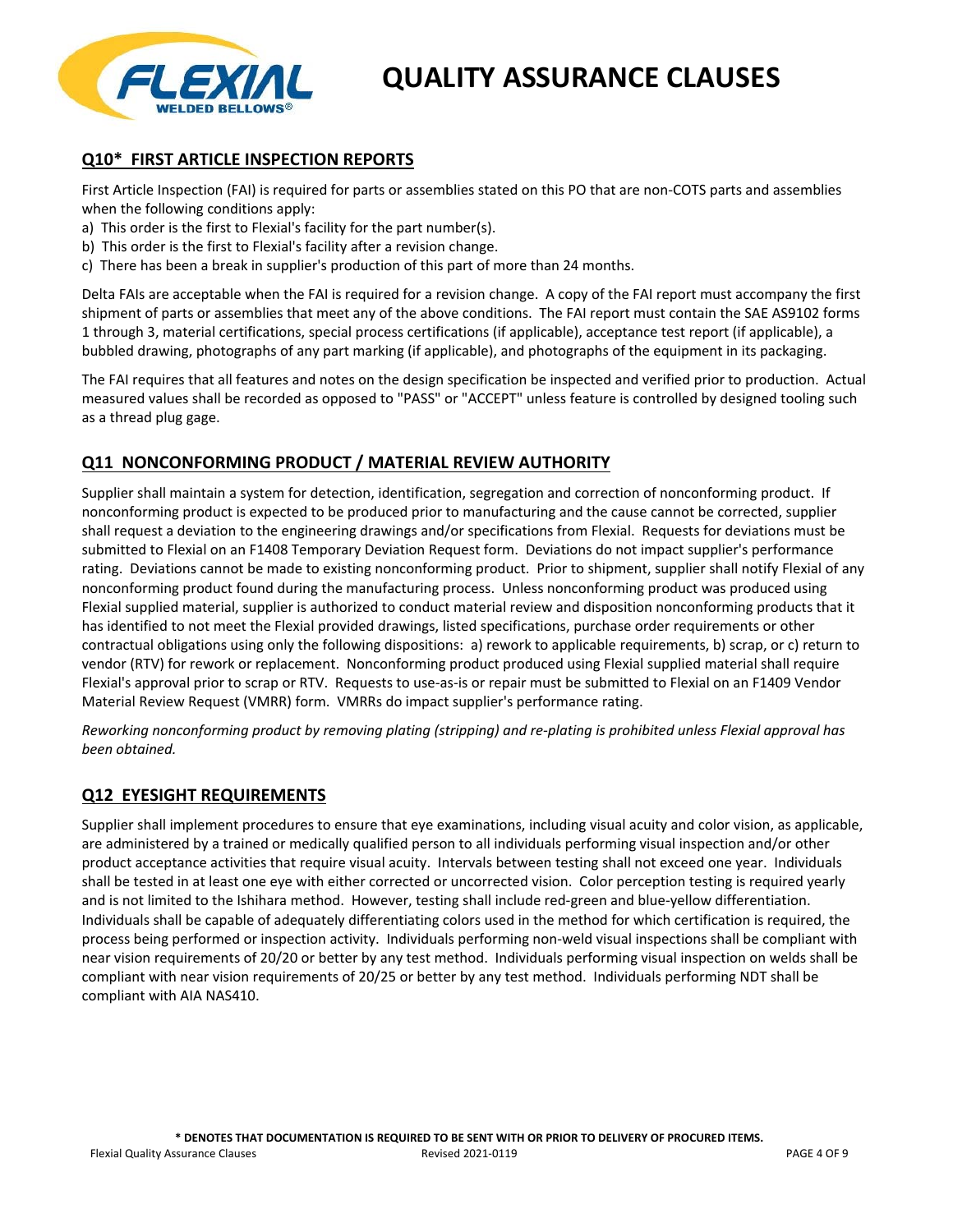

## **Q13 NON‐DESTRUCTIVE TESTING QUALIFICATION**

Supplier's personnel performing non‐destructive testing (liquid penetrant, magnetic particle, eddy current, radiography, etc.) shall be, at a minimum, certified level II in accordance with AIA NAS410.

#### **Q14 MATERIAL TRACEABILITY**

Supplier shall identify the products and components in their part lists and ensure their traceability throughout the production process. Supplier must be capable of supplying the following items based on a Flexial purchase order number: the certificates of conformance for material and/or special processes containing traceability data such as lot/batch numbers; the production router, including the revisions for the applicable procedures, duly stamped/signed by the executors; and inspection and test records, including the gage IDs used for product acceptance. The system shall provide for the ready identification of suspect lots when individual items are found to be discrepant.

If sample numbers, serial numbers, or lot control numbers are supplied by Flexial on Flexial-supplied parts, these traceability numbers must be maintained throughout all processing steps, be referenced on any and all inspection and test reports, and maintained until the parts are returned to Flexial.

## **Q15\* LIMITED SHELF LIFE MATERIALS**

Supplier shall have an established process to ensure materials having a limited shelf life be identified and controlled to prevent use of expired items. With each delivery of materials having a limited shelf life, supplier shall provide (a) the cure date or manufacture date, (b) the expiration date or shelf life, (c) lot or batch number, and when applicable, (d) any special handling or storage requirements. Unless otherwise specified on the purchase order, all limited shelf life items delivered to Flexial shall have a minimum of 70% shelf life remaining. Suppliers providing elastomeric seals or assemblies to Flexial should use SAE ARP5316 ‐ *Storage of Elastomer Seals and Seal Assemblies Which Include an Elastomer Element Prior to Hardware Assembly* to address the requirements for data recording procedures, packaging, and storing of elastomeric seals.

#### **Q16 COUNTERFEIT MATERIALS**

Supplier shall have a counterfeit detection process that is similar to and meets the intent of SAE AS6174. Material, as defined by SAE AS6174, refers to raw materials, parts, assemblies, and other procured items (with exception to electronic parts which are covered by SAE AS5553). Companies that procure such material will ensure that it does not receive counterfeit parts into inventory, use them in manufacturing or inadvertently sell them to, or use on Flexial products. Distributors or brokers that supply non‐electrical parts (e.g., fasteners, nuts, washers, springs, o‐rings, etc.) must have a certification from the (OCM/OEM) original component manufacturer / original equipment manufacturer. Use of non‐ franchised distributors (NFD) is prohibited unless documented approval is received from Flexial quality assurance (such approvals shall be case‐by‐case only) prior to shipment of material. These certifications must be available to Flexial upon request. This requirement shall be flowed down to all sub-tier suppliers that provide products to support Flexial programs.

#### **Q17 MIXED LOTS PROHIBITED**

All material listed on this purchase order must be produced from one heat lot. Under no circumstances shall different lots be co-mingled with each other. Separate packaging with appropriate labeling for each lot must be maintained at all times.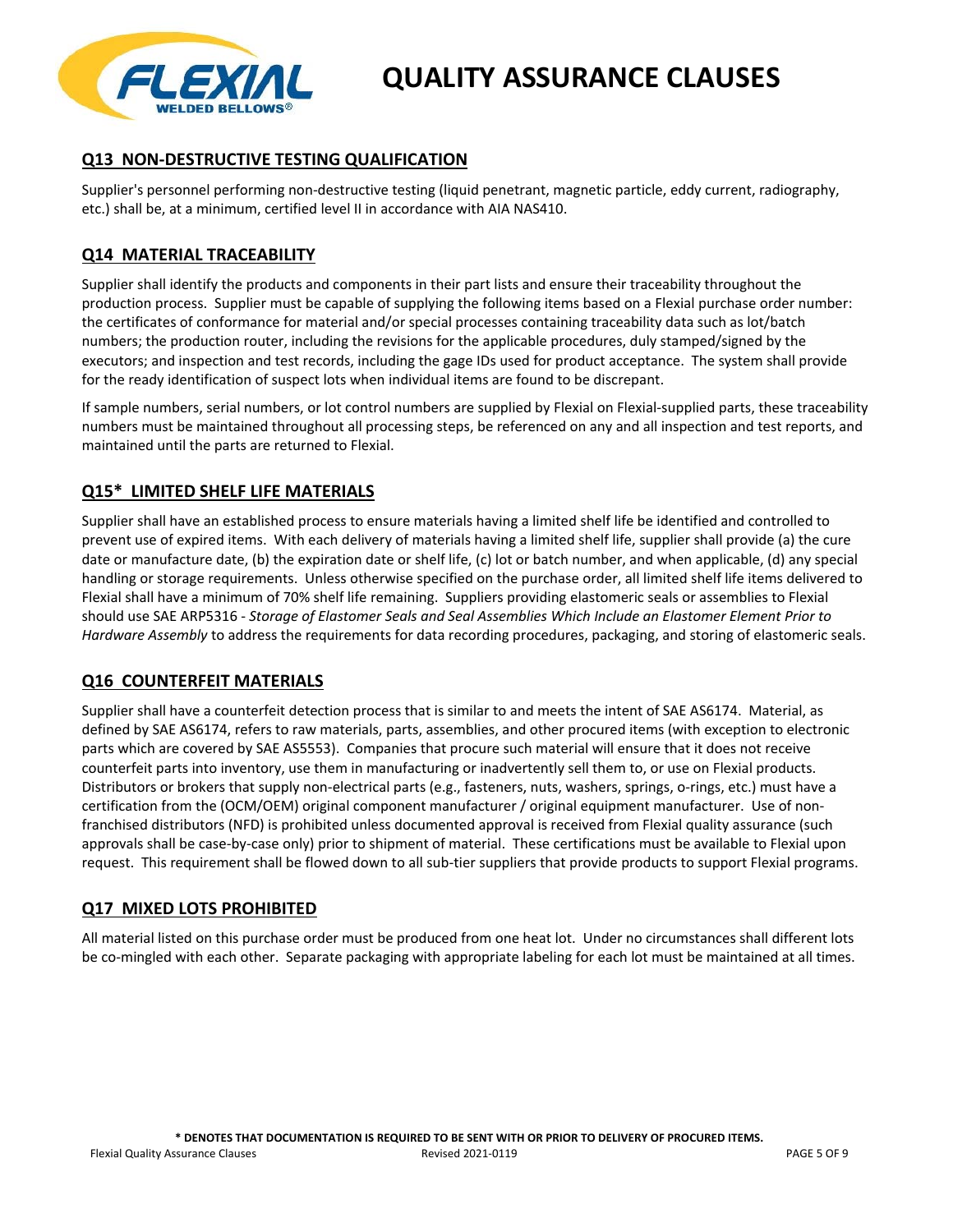

## **Q18 FOREIGN OBJECT DAMAGE (FOD) PREVENTION**

Supplier shall establish, document and maintain a system that is in compliance with AIA NAS412 or AS9146 to control and eliminate Foreign Object Damage (FOD) and/or contamination during supplier's manufacturing, assembly, test, inspection, and packaging/shipping (e.g. use of FOD causing materials like Styrofoam packing beads) operations. When applicable, supplier's FOD control program shall include controls to preclude FOD or contamination at supplier's sub-tier sources. Supplier's FOD prevention program is subject to review and approval by Flexial at any time.

## **Q19 CONTROL OF SUB‐TIER SOURCES**

Supplier is responsible for meeting all requirements of the purchase order whether supplier performs the work or the work is performed by supplier's sub‐tier sources. When sub‐tier sources are used to perform work on products and/or services scheduled for delivery to Flexial, supplier shall flow down on their purchase order or contract with its sub-tier source all the applicable technical and quality requirements contained on the Flexial purchase order, drawings and specifications.

## **Q20 SUPPLY CHAIN RISK MANAGEMENT PROCESS**

Supplier shall assess its supply chain to determine and reduce risks that could affect the quality or on time delivery of products and services being provided to Flexial. See SAE ARP9134 Supply Chain Risk Management Guideline as a reference.

## **Q21 CONTROL OF WORK TRANSFER**

Supplier shall give Flexial written notice before relocating any production, inspection or processing facilities; or transferring work between different facilities; or, when applicable, prior to initiating any changes in the source of components procured by supplier and designated for use in or for installation on products scheduled for delivery to Flexial; or, when applicable, prior to initiating any changes in the source of special processes that are applied to products scheduled for delivery to Flexial; or making any other changes which may affect product quality, reliability, or integrity during the execution of this purchase order. A change in ownership or a change in the individual designated as the management representative with respect to the quality management system shall be interpreted as a facility change and requires supplier to notify Flexial.

## **Q22 CONFIGURATION MANAGEMENT PROCESS**

Supplier shall have a configuration management procedure in place to effectively handle changes to the product or process. Such changes may be in the form of revised drawings, specifications, tests, inspection or fabrication methods, and they shall be documented and approved by identified personnel acknowledged by supplier's quality system.

## **Q23 RECORD RETENTION**

Unless otherwise stated on the purchase order, supplier shall maintain all records that provide objective evidence of compliance to the purchase order requirements for a minimum of ten (10) years after the last delivery of products and/or services on the purchase order. These records can include drawings, specifications, work instructions, certifications and test reports and any other records generated in the course of procurement, manufacturing, testing, processing, inspecting, preserving, packaging and shipping products to Flexial. When applicable, this includes records generated by supplier's subtier sources. Supplier shall be capable of delivering any records to Flexial within the time period requested. Prior to discarding, transferring to another facility, or destruction of such records, supplier shall notify Flexial in writing and allow Flexial the opportunity to gain possession of such records including records at supplier's sub‐tier sources.

If supplier is unable to comply with the record retention requirement, all records relating to the procurement, manufacturing, testing, processing, inspecting, preserving, packaging and shipping of product to Flexial must be sent with each shipment.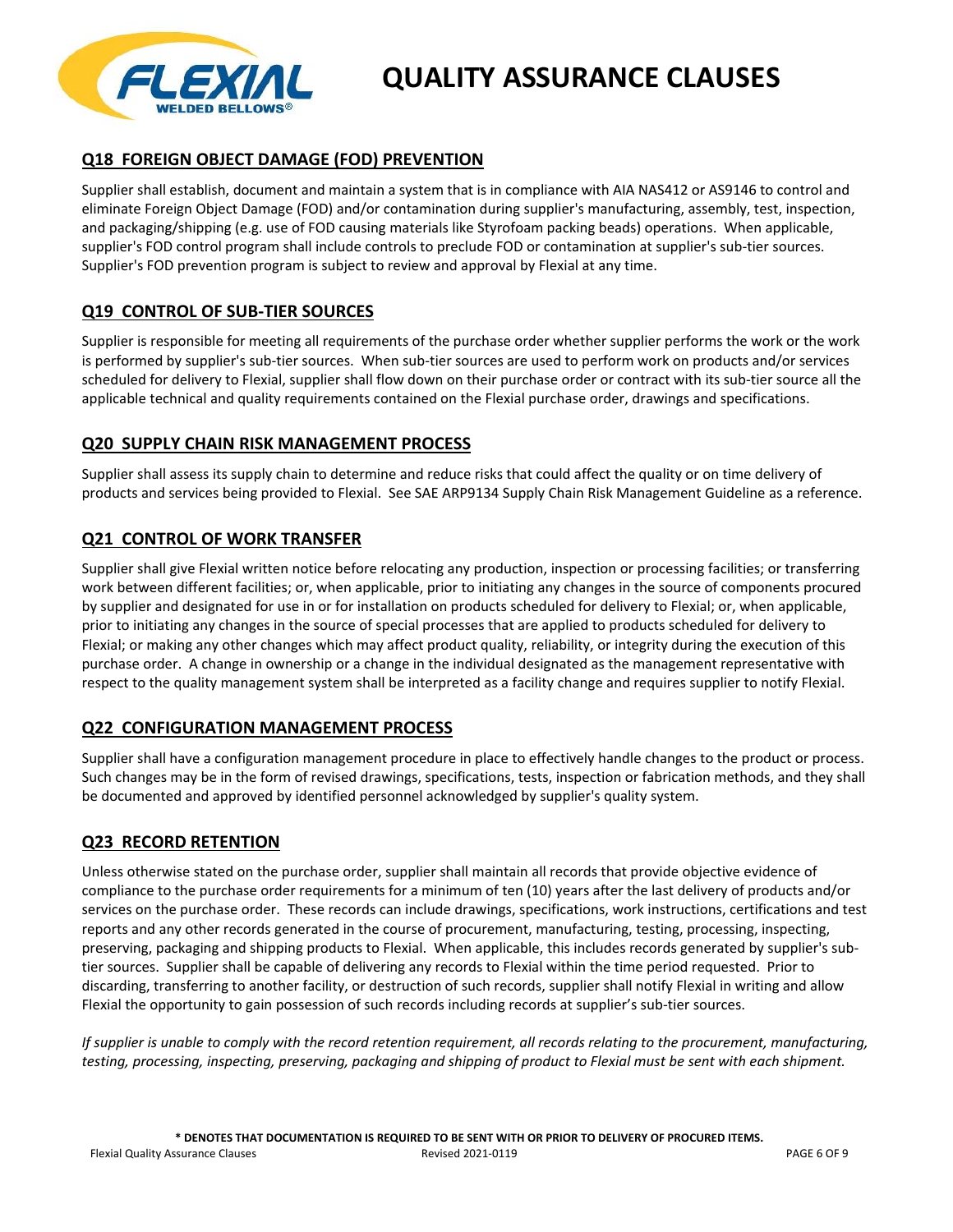

## **Q24 EXPORT CONTROL COMPLIANCE**

Warning – Information subject to export control laws. Some documents, which include any attachments, drawings, specifications and exhibits hereto, may contain information subject to International Traffic in Arms Regulations (ITAR) or Export Administration Regulations (EAR), therefore all information regarding this program and purchase order may not be exported, released, or disclosed to foreign nationals inside or outside the United States, without first obtaining an export license. Electronic transmission of drawings or technical specifications is not allowed. Violators of ITAR or EAR may be subject to a penalty of ten years imprisonment and a fine of \$1,000,000, under Title 22, U.S.C., Section 2778, Control of Arms Exports and Imports, and Title 50 U.S.C., Appendix 2410, violations. Include this notice with any reproduced portion of any documents. Please sign and return a copy of the Flexial Corporation ITAR Compliance Agreement if you have not already done so. See www.flexial.com for a copy of the Flexial ITAR Compliance Agreement.

#### **Q25 DFARS SPECIALTY METALS REQUIRED**

Any specialty raw material obtained for use in fulfilling this purchase order must be in compliance to DFARS 252.225‐7008 Restriction on Acquisition of Specialty Metals or DFARS 252.225‐7009 Restriction on Acquisition of Certain Articles Containing Specialty Metals.

Specialty metal means:

a) Steel with a maximum alloy content exceeding one or more of the following limits:

| Manganese           | 1.65% |
|---------------------|-------|
| Silicon             | 0.60% |
| Copper              | 0.60% |
| Aluminum            | 0.25% |
| Chromium            | 0.25% |
| Cobalt              | 0.25% |
| Molybdenum          | 0.25% |
| Nickel              | 0.25% |
| Niobium (Columbium) | 0.25% |
| Titanium            | 0.25% |
| Tungsten            | 0.25% |
| Vanadium            | 0.25% |

b) Metal alloys consisting of nickel or iron‐nickel alloys that contain a total of alloying metals other than nickel and iron in excess of 10% or cobalt alloys that contain a total of alloying metals other than cobalt and iron in excess of 10%.

c) Titanium or titanium alloys.

d) Zirconium and zirconium alloys.

Any specialty metal delivered under this purchase order shall be melted or produced in the United States, its outlying areas, or in one of the qualifying countries listed here: Australia, Austria, Belgium, Canada, Czech Republic, Denmark, Egypt, Finland, France, Germany, Greece, Israel, Italy, Japan, Luxembourg, Netherlands, Norway, Poland, Portugal, Slovenia, Spain, Sweden, Switzerland, Turkey, United Kingdom of Great Britain and Northern Ireland.

Applicable exceptions can be found in DFARS 225.7003‐3 Exceptions.

#### **Q26 NONCONVENTIONAL MACHINING PROHIBITED**

Supplier may not use electrical discharge machining (EDM), electrochemical machining (ECM), laser or abrasive water jet cutting or drilling, flame spray coatings, or any other nonconventional manufacturing method or process on products scheduled for delivery to Flexial unless specifically required by the drawing, specification or purchase order.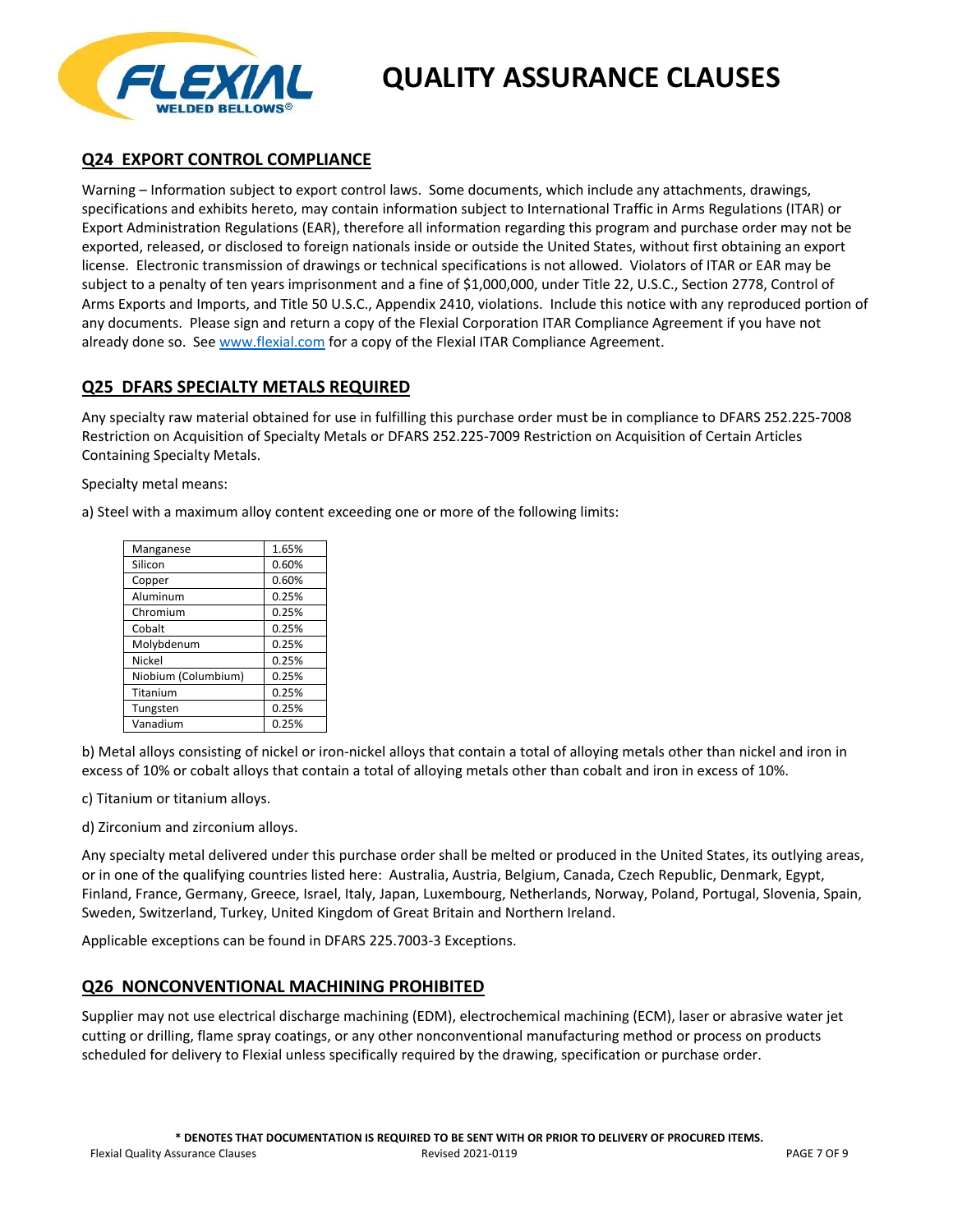

## **Q27 SOURCE INSPECTION REQUIRED**

Source inspection shall be conducted by Flexial or Flexial's representative at supplier's facility or where designated in this purchase order prior to shipment. Inspection and/or testing shall be performed by the supplier and shall be subject to witness by Flexial representative(s). Supplier shall notify Flexial at least 3 working days in advance of the intent to ship and withhold each shipment pending action by Flexial's quality representative.

Neither surveillance, inspection and/or test made by Flexial or its representatives or US Government representatives at either supplier's or Flexial's facility, nor supplier's compliance with all applicable procurement quality requirements, shall relieve supplier of the responsibility to furnish an item that conforms to the requirements of the procurement document.

## **Q28 GOVERNMENT SOURCE INSPECTION REQUIRED**

When Government Source Inspection (GSI) is imposed and unless otherwise directed by the Government QA representative, supplier shall submit procurement documents to the designated Government QA representative for GSI determination prior to procurement release for the following purchase types: 1) purchases for products or services that are either complex or have critical application and which conformance to requirements cannot or should not, for economical reasons, be fully determined on receipt, or 2) purchases requiring direct shipment from supplier to the government agency. However, procurement documentation for products or services for which conformance to requirements may be adequately determined by supplier upon receipt do not require submittal to the Government QA representative prior to release, but shall be available for review. Source inspection performed by and for the convenience of the government agency shall not replace supplier source inspection or relieve supplier of the responsibility for ensuring product quality. In all cases, supplier's GSI representative should be notified.

#### **Q29 CONFLICT MINERALS**

Supplier shall provide to Flexial information on the content of products, manufactured or contracted to be manufactured by Supplier for Flexial, that use or contain "conflict minerals" such as wolframite, casserite, columbite‐tantalite (coltan), gold, and their derivative metals; tantalum, tin, and tungsten. The information shall be used to verify compliance with Section 1502 of the Dodd‐Frank Act (the U.S. Conflict Minerals Law) and should include evidence of the origin of the conflict minerals. Supplier shall obtain Flexial's written consent before providing any products to Flexial that include conflict minerals originated from the Democratic Republic of Congo or the nine adjoining conflict countries; Angola, Burundi, Central African Republic, the Republic of the Congo, Rwanda, South Sudan, Tanzania, Uganda, and Zambia. Supplier shall maintain effective accounting procedures, internal controls, and audit procedures necessary to record the country and place of origin of all minerals included in products provided to Flexial, and to verify compliance with this section. Flexial and its customers shall be permitted to audit such records as reasonably necessary to confirm Supplier's compliance with this section. Supplier shall indemnify and hold Flexial harmless for all fines, penalties, expenses, or other losses sustained by Flexial as a result of Supplier's breach of this provision.

#### **Q30 MERCURY PROHIBITED**

Mercury or any mercury containing compounds shall not be intentionally added to or allowed to come into direct contact with any item ordered on this purchase order.

#### **Q31 CADMIUM PLATING PROHIBITED**

Use of cadmium plating is prohibited.

## **Q32 ASBESTOS**

Any material that contains asbestos must be identified as such on the packing slip and certificate of conformance.